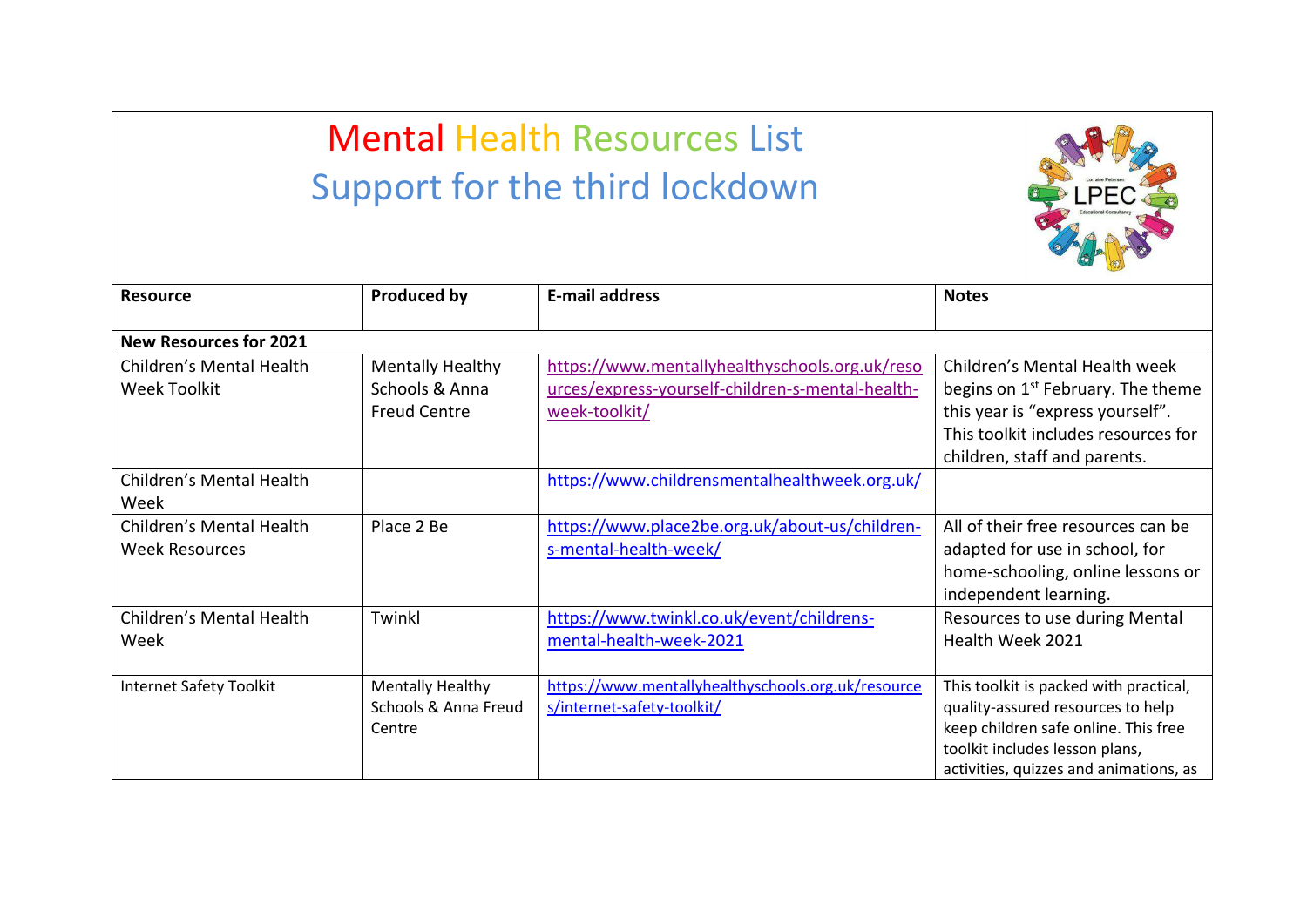|                                                                                                                                                     |                                                      |                                                                                                                                  | well as helpful guidance to share<br>with parents                                                                                                                                                                       |
|-----------------------------------------------------------------------------------------------------------------------------------------------------|------------------------------------------------------|----------------------------------------------------------------------------------------------------------------------------------|-------------------------------------------------------------------------------------------------------------------------------------------------------------------------------------------------------------------------|
| Resources to boost your<br>child's wellbeing during the<br>Covid-19 pandemic                                                                        | Partnership for<br>Children                          | https://www.partnershipforchildren.org.uk/what-<br>we-do/childrens-wellbeing-activities-for-<br>teaching-staff-and-families.html | These activities are based on their<br>Skills for Life programmes. Use<br>them to help children find healthy<br>ways to deal with their feelings<br>and reactions to the Covid-19<br>situation.                         |
| <b>Testing for Coronavirus</b><br>Having a Home Test for<br>Coronavirus<br>Having a Test for Coronavirus<br>at a Drive Through Centre               | <b>Books Beyond</b><br>Words                         | https://booksbeyondwords.co.uk/coping-with-<br>coronavirus                                                                       | Wordless stories about getting<br>tested for coronavirus.                                                                                                                                                               |
| A Toolbox of Wellbeing -<br>Helpful strategies & activities<br>for children, teens, their<br>carers and teachers.<br>There is a cost for this book. | Tina Rae<br><b>Hinton House</b><br><b>Publishers</b> | http://www.hintonpublishers.com/isbn_template<br>.php?isbn=978-19-12112-55-5&x=65&y=39                                           | A must-have book full of easy to<br>use activities to build emotional<br>wellbeing in all children and<br>young people and to support the<br>recovery curriculum in schools in<br>response to the COVID-19<br>pandemic. |
| <b>COVID -19 Specific Resources</b>                                                                                                                 |                                                      |                                                                                                                                  |                                                                                                                                                                                                                         |
| <b>NAHT Wellness and Protect</b>                                                                                                                    | <b>NAHT</b>                                          | https://www.naht.org.uk/membership/special-<br>partner-offers-for-members/services-for-<br>schools/naht-wellness-and-protect/    | NAHT is giving all schools that<br>register free access to the mental<br>health services available within<br>NAHT Wellness and Protect. It is<br>ready for you to use from now<br>until 31 October 2020.                |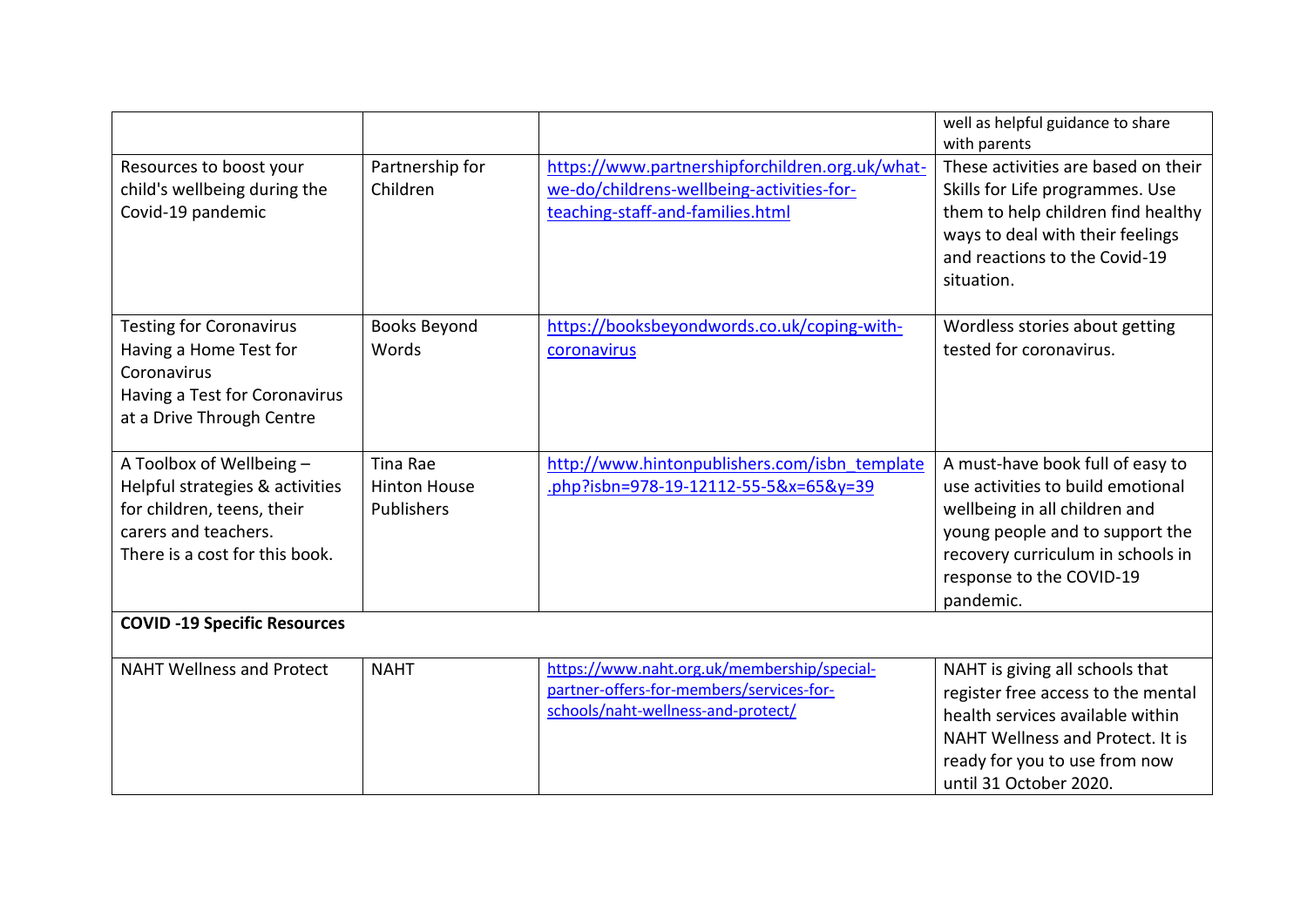| <b>Rebuild and Recover</b><br>Resources - Support the whole<br>school community with this<br>set of resources for children,<br>parents and staff. | <b>Mentally Healthy</b><br>Schools                    | https://mentallyhealthyschools.org.uk/mental-health-<br>needs/rebuild-and-recover-<br>resources?utm_source=nasen&utm_medium=twitter<br>&utm campaign=september&utm content=rebuildre<br>cover | A set of practical resources to<br>help make the transition back to<br>school easier for everyone.                                                                                       |
|---------------------------------------------------------------------------------------------------------------------------------------------------|-------------------------------------------------------|-----------------------------------------------------------------------------------------------------------------------------------------------------------------------------------------------|------------------------------------------------------------------------------------------------------------------------------------------------------------------------------------------|
| ROBert explains the corona<br>virus to children                                                                                                   | PLAYMOBIL                                             | https://tinyurl.com/v2agaru                                                                                                                                                                   | This excellent video explains the<br>corona virus to young children<br>using PLAYMOBIL to help explain<br>in a way that children can<br>understand what is happening<br>right now.       |
| Covid-19 without words -<br>Charlie and the C Monsters                                                                                            | <b>Special Education</b><br>and Inclusive<br>Learning | https://inclusiveteach.com/2020/08/15/covid-19-<br>without-words-charlie-and-the-c-monsters/                                                                                                  | A new, free to download printable<br>comic and colouring book and six-<br>minute animated film - Charlie &<br>the C Monsters                                                             |
| Covid-19: Back to School<br>Resources                                                                                                             | <b>Special Education</b><br>and Inclusive<br>Learning | https://inclusiveteach.com/2020/05/20/covid-19-<br>back-to-school-resources/                                                                                                                  | A collection of resources to<br>support the transition of children<br>back to school during the COVID-<br>19 (Coronavirus) pandemic. Free<br>to use and designed for pupils<br>with SEN. |
| Transition back to school after<br>lockdown - resources                                                                                           | Autism Hampshire                                      | https://www.autismhampshire.org.uk/index/covid-<br>19-resources/transition-back-to-school-after-<br>lockdown-resources                                                                        | Tips for schools to prepare for the<br>new normal                                                                                                                                        |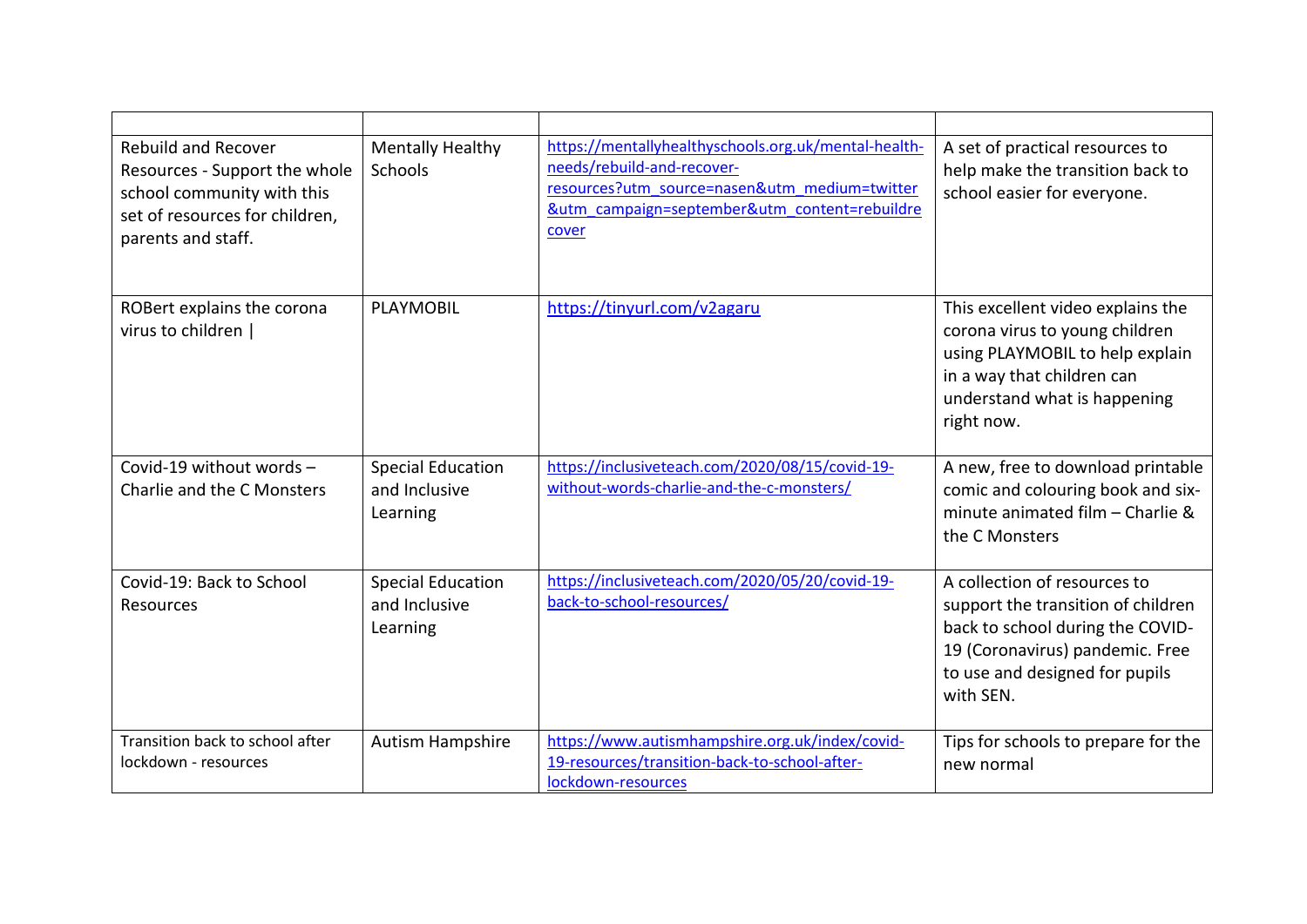| Returning to school after the<br>coronavirus lockdown                                                                                       | <b>Mental Health</b><br>Foundation                                              | https://www.mentalhealth.org.uk/coronavirus/returni<br>ng-school-after-lockdown                                               | This short guide aims to:<br>Outline the scale of the<br>$\bullet$<br>challenge that schools and<br>pupils are facing.<br>Provide practical advice,<br>activities and support |
|---------------------------------------------------------------------------------------------------------------------------------------------|---------------------------------------------------------------------------------|-------------------------------------------------------------------------------------------------------------------------------|-------------------------------------------------------------------------------------------------------------------------------------------------------------------------------|
| Coronavirus explained in<br>Makaton                                                                                                         | Holly Rankin, is the<br><b>Special Educational</b><br>Needs Advisor at<br>Inege | https://www.youtube.com/watch?v=90S8vbjr2-<br>Q&feature=youtu.be                                                              | Children with a range of SEND<br>needs may be struggling right<br>now, perhaps through lack of<br>routine or not understanding how<br>things are.                             |
| Beating the virus<br>Good days and bad<br>days during lockdown<br>When someone dies<br>from coronavirus<br>Having a test for<br>Coronavirus | <b>Books Beyond</b><br>Words                                                    | https://booksbeyondwords.co.uk/                                                                                               | Four short wordless stories that<br>will help people to understand<br>the current crisis.                                                                                     |
| Lenny and Lucy in Lockdown<br>Lenny and Lucy Return to<br>School                                                                            | <b>Books Beyond</b><br>Words                                                    | https://booksbeyondwords.co.uk/news/2020/8/15/w<br>ordless-stories-to-help-children-returning-to-school-<br>coming-this-month | Wordless stories to help children<br>returning to school                                                                                                                      |
| Coronavirus: resources<br>to support the return to<br>school                                                                                | <b>Mentally Healthy</b><br>Schools                                              | https://www.mentallyhealthyschools.org.uk/media/2<br>077/coronavirus-toolkit-return-to-school.pdf                             | Useful list of resources for parent<br>carers and schools                                                                                                                     |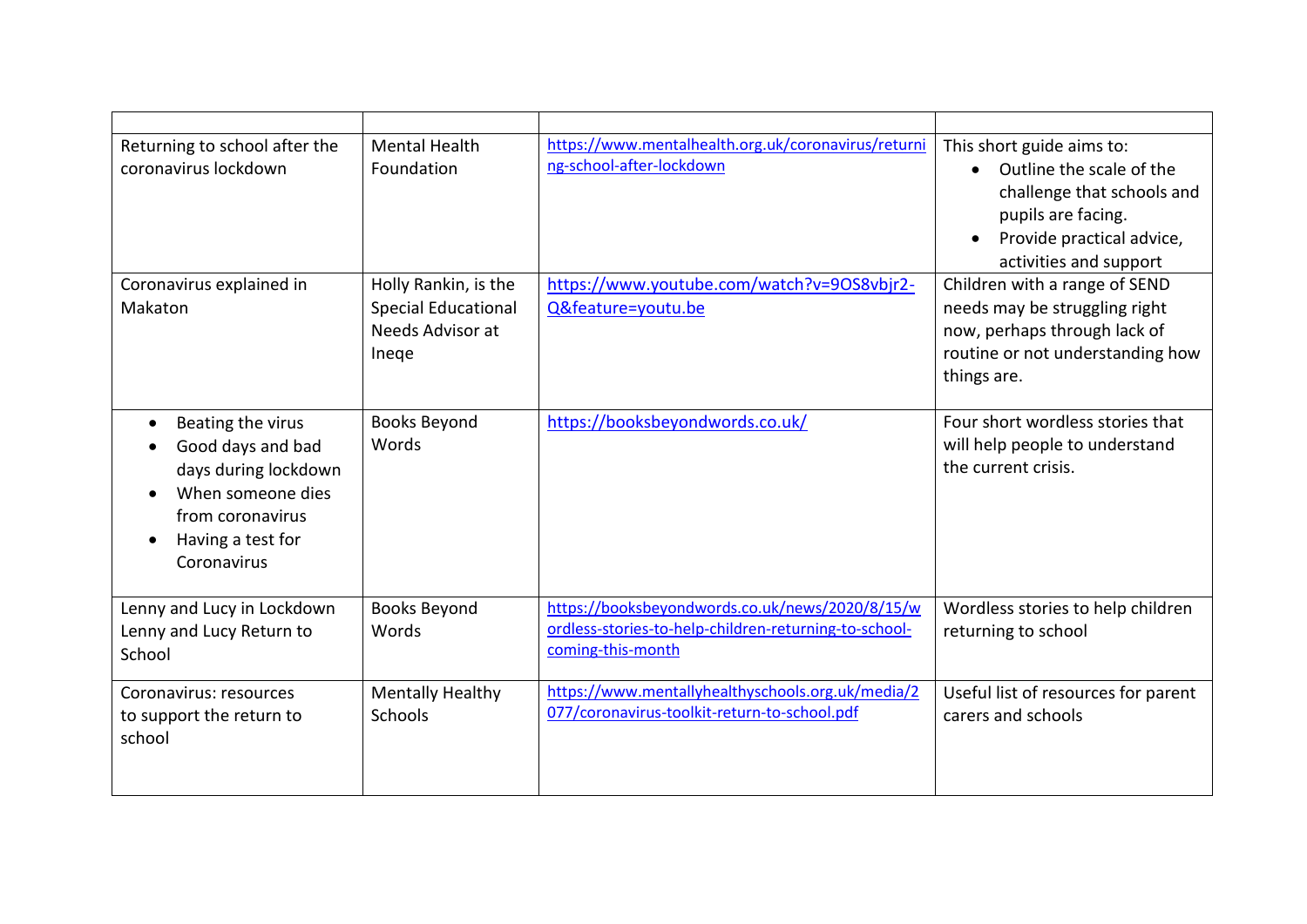| Return to school resources                                                                            | Place 2 Be                                                  | https://www.place2be.org.uk/our-services/services-<br>for-schools/mental-health-resources-for-<br>schools/return-to-school-resources/                    | Place2Be has put together a series<br>of resources focused on<br>community recovery, to help<br>headteachers and school staff<br>start to bring their schools back<br>together following recent<br>challenging times.                  |
|-------------------------------------------------------------------------------------------------------|-------------------------------------------------------------|----------------------------------------------------------------------------------------------------------------------------------------------------------|----------------------------------------------------------------------------------------------------------------------------------------------------------------------------------------------------------------------------------------|
| Coronavirus: supporting<br>Pupils' mental health and well-<br>being                                   | Anna Freud Centre<br><b>NAHT</b><br><b>PSHE Association</b> | https://www.naht.org.uk/advice-and-<br>support/coronavirus-information-and-<br>resources/coronavirus-supporting-pupils-mental-<br>health-and-well-being/ | This guidance aims to help school<br>leaders and their staff, in all<br>phases of education, support<br>children and young people with<br>their mental health and well-<br>being in light of the impact of<br>the coronavirus pandemic |
| <b>Back to School with SCARF</b><br>A mental health toolkit to<br>support your recovery<br>curriculum | Corum Life<br><b>Education SCARF</b>                        | https://www.coramlifeeducation.org.uk/back-to-<br>school-with-scarf                                                                                      | This toolkit provides five fully-<br>resourced sets of plans - one for<br>each of the SCARF values (Safety,<br>Caring, Achievement, Resilience<br>and Friendship                                                                       |
| Talking to children about<br>Coronavirus                                                              | The British<br>Psychological<br>Society                     | https://www.bps.org.uk/news-and-policy/bps-<br>highlights-importance-talking-children-about-<br>coronavirus                                              | It is vital to talk openly to children<br>and reassure them about the<br>changes they are seeing around<br>them due to coronavirus                                                                                                     |
| Children's guide to<br>coronavirus                                                                    | Children's<br>Commissioner                                  | https://www.childrenscommissioner.gov.uk/publi<br>cation/childrens-guide-to-coronavirus/                                                                 | The guide aims to answer<br>children's questions about                                                                                                                                                                                 |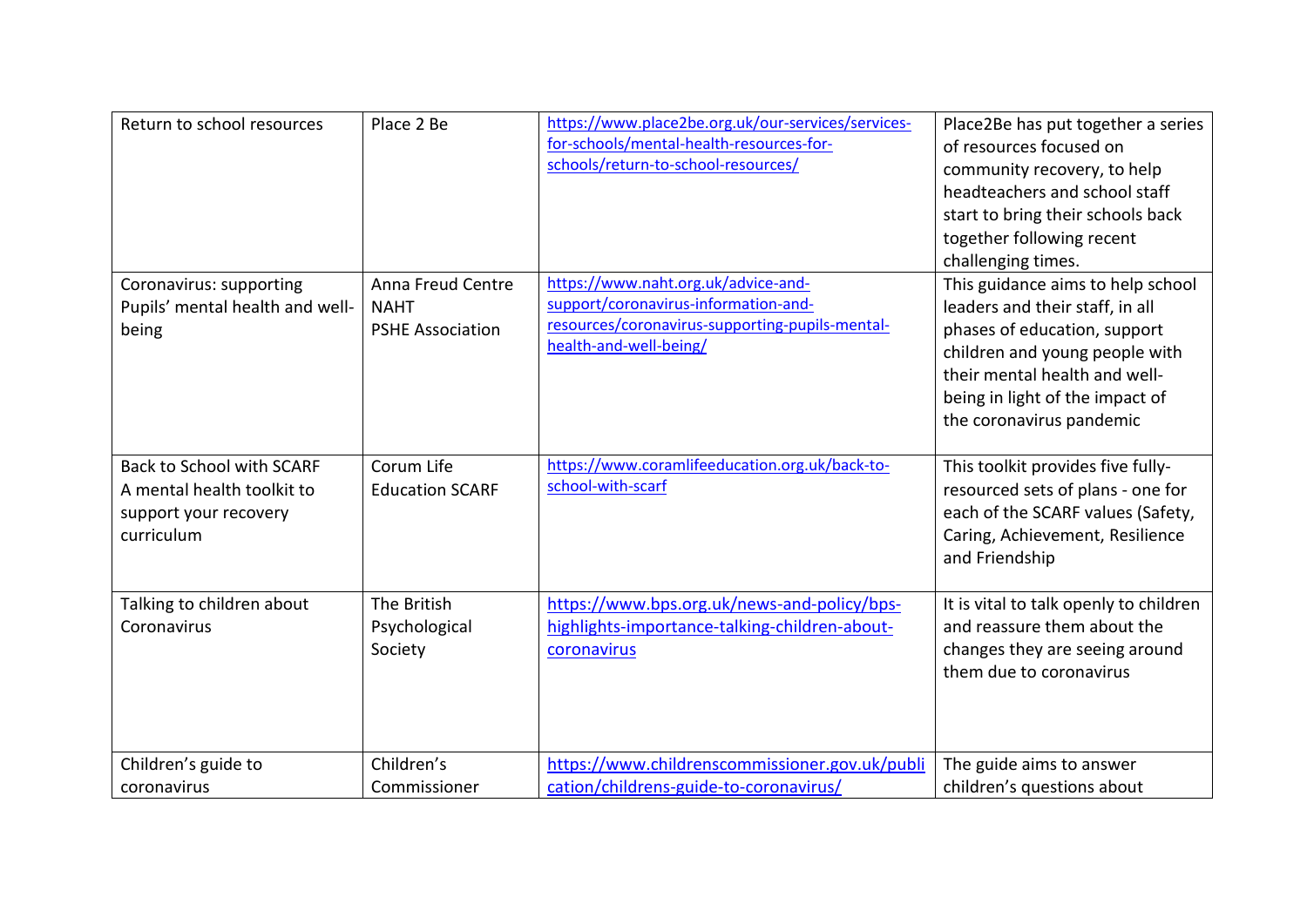|                                                              |                                   |                                                                                                                  | coronavirus, tell children how to<br>stay safe and protect other<br>people and how to help them<br>make the best of their time at<br>home.                         |
|--------------------------------------------------------------|-----------------------------------|------------------------------------------------------------------------------------------------------------------|--------------------------------------------------------------------------------------------------------------------------------------------------------------------|
| <b>Pretend Party</b>                                         | Liz Grey                          | https://www.tes.com/teaching-resource/have-a-<br>pretend-birthday-party-during-the-coronavirus-<br>12271060      | For those children missing out on<br>their birthday parties this<br>resource helps you to create a<br>pretend birthday party at home.                              |
| Talking to a child worried<br>about coronavirus (COVID-19)   | <b>NSPCC</b>                      | https://www.nspcc.org.uk/keeping-children-<br>safe/childrens-mental-health/depression-anxiety-<br>mental-health/ |                                                                                                                                                                    |
| Coronavirus - supporting<br>bereaved children                | <b>Child Bereavement</b><br>UK    | https://tinyurl.com/y8hule7v                                                                                     |                                                                                                                                                                    |
| A wide variety of videos for<br>children about the virus     | You Tube                          | https://www.youtube.com/watch?v=WKS_WMwi<br>s9k                                                                  |                                                                                                                                                                    |
| <b>Explaining the Coronavirus to</b><br>Children             | inEQE Safeguarding<br>Group       | https://ineqe.com/2020/03/20/animation-story-<br>book-explains-the-coronavirus-to-children/                      | <b>Animation &amp; Story Book</b>                                                                                                                                  |
| Preparing for Recovery: Self-<br>review and signposting tool | Schools' Wellbeing<br>Partnership | https://tinyurl.com/y3alhvka                                                                                     | Signposts to a variety of external<br>resources which may be useful for<br>schools<br>signposts to a number of<br>nationally available resources and<br>programmes |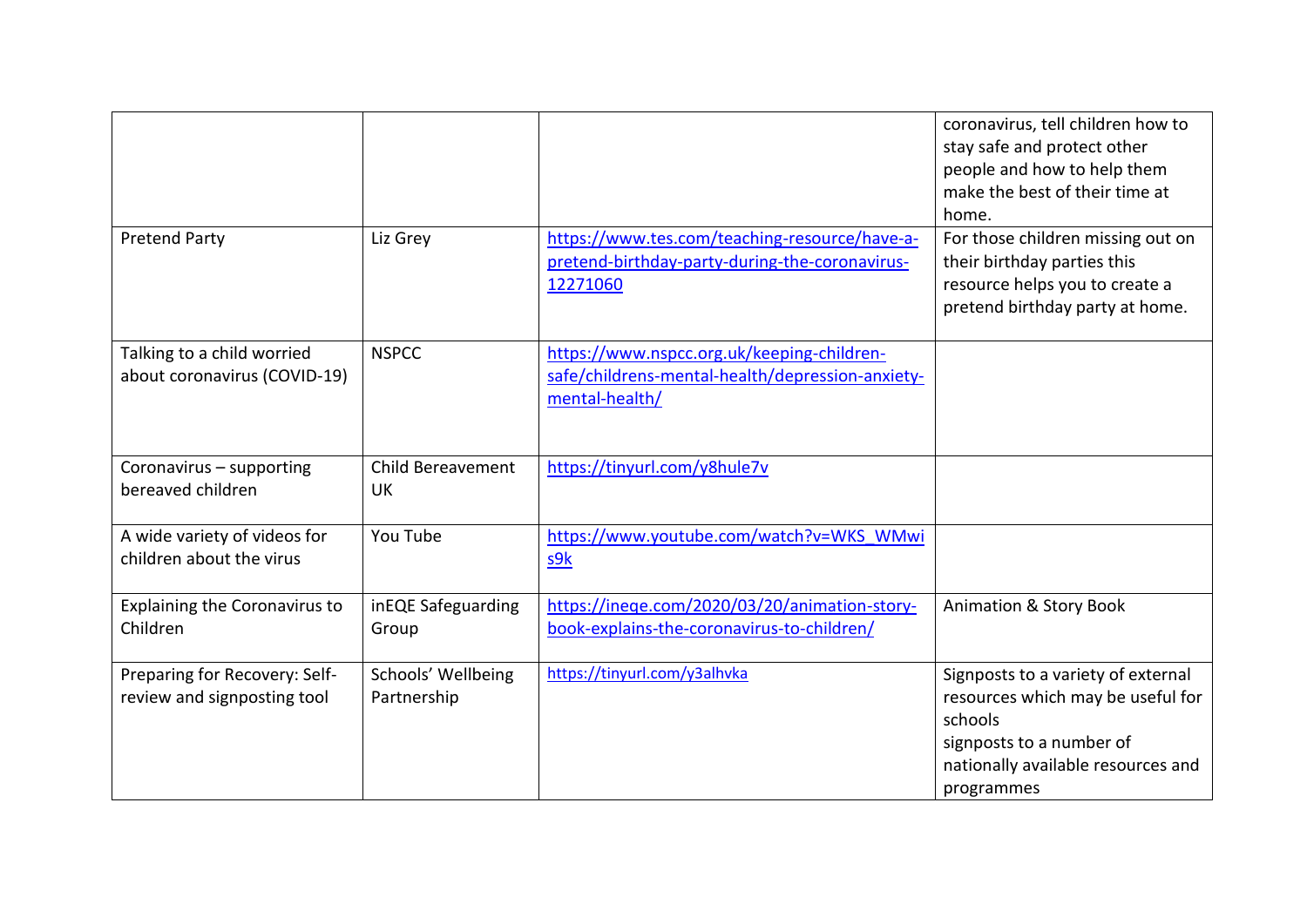| Recovery, Re-introduction and<br>Renewal: safe and Successful<br><b>Returns to School</b> | <b>Whole School SEND</b><br>Nasen<br>Nottinghamshire CC<br><b>AEP</b> | https://www.aep.org.uk/recovery-re-introduction-<br>renewal/                       | Written by educational<br>psychologists, the Recovery, Re-<br>introduction and Renewal<br>handbook presents five guiding<br>principles of recovery and a<br>graduated response framework<br>for schools to use in planning the<br>return to school at individual,<br>group and whole-school level |
|-------------------------------------------------------------------------------------------|-----------------------------------------------------------------------|------------------------------------------------------------------------------------|---------------------------------------------------------------------------------------------------------------------------------------------------------------------------------------------------------------------------------------------------------------------------------------------------|
| Coronavirus and your mental<br>health                                                     | Mind                                                                  | https://www.mind.org.uk/information-<br>support/coronavirus/                       | The coronavirus (Covid-19)<br>pandemic is affecting all our lives.<br>Many of us are struggling with<br>how it's affecting ourselves and<br>our loved ones.                                                                                                                                       |
| Coronavirus: resources and<br>information                                                 | <b>Centre for Mental</b><br>Health                                    | https://www.centreformentalhealth.org.uk/coronavir<br>us-resources-and-information | This site contains some useful<br>resources on how we can take<br>care of ourselves and others and<br>get through this together.                                                                                                                                                                  |
| <b>General Resources</b>                                                                  |                                                                       |                                                                                    |                                                                                                                                                                                                                                                                                                   |
| Comprehensive selection of<br>resources to support mental<br>health and wellbeing         | Anna Freud Centre                                                     | https://www.annafreud.org/schools-and-<br>colleges/resources/                      |                                                                                                                                                                                                                                                                                                   |
| Moving Up - The transition to<br>secondary school                                         | Anna Freud Centre                                                     | https://www.annafreud.org/movingup/                                                | Moving Up - The transition to<br>secondary school                                                                                                                                                                                                                                                 |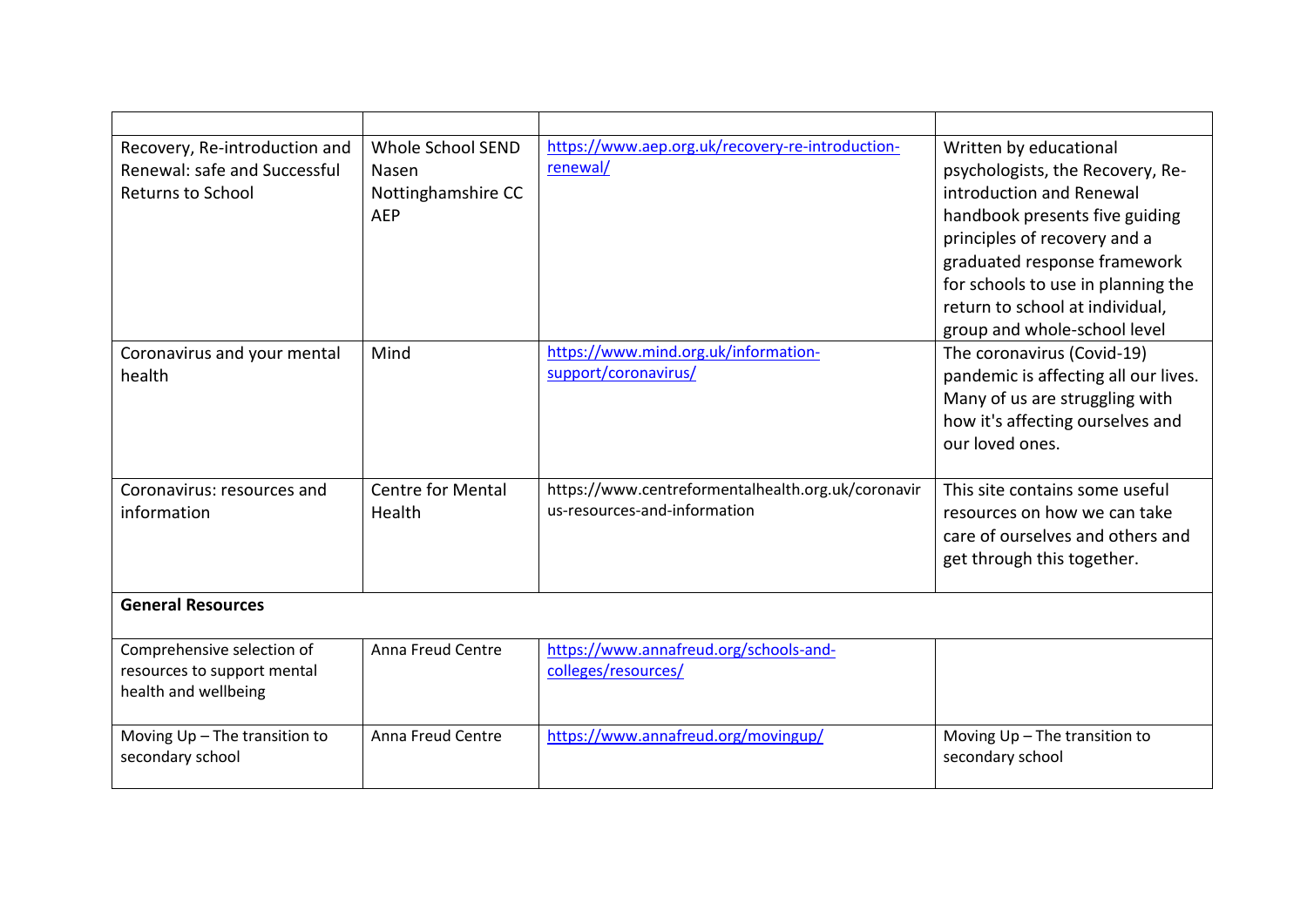| Mental health resources for<br>schools and parents                        | Time to Change                        | https://www.time-to-change.org.uk/get-involved/get-<br>involved-schools/school-resources                                 | Mental health resources for schools<br>and parents                                                                                                                                                               |  |  |
|---------------------------------------------------------------------------|---------------------------------------|--------------------------------------------------------------------------------------------------------------------------|------------------------------------------------------------------------------------------------------------------------------------------------------------------------------------------------------------------|--|--|
| Mental health support for young<br>people service                         | <b>NHS</b>                            | https://www.nhs.uk/service-search/other-<br>services/Mental-health-support-for-young-<br>people/LocationSearch/1430      | Type in your local postcode and find<br>all of the mental health services<br>available in your area                                                                                                              |  |  |
| A whole school framework<br>for emotional well-being<br>and mental health | National Children's<br><b>Bureau</b>  | https://tinyurl.com/y3uo4khe                                                                                             | Wellbeing and good mental<br>health should become a strategic<br>priority, embedded into the<br>culture and ethos of every school.                                                                               |  |  |
|                                                                           |                                       | https://tinyurl.com/y4fdotuu                                                                                             | Supporting resources for school<br>leaders                                                                                                                                                                       |  |  |
| <b>Mental Health</b>                                                      | The Prince's Trust                    | https://www.princes-trust.org.uk/help-for-young-<br>people/who-else/housing-health-<br>wellbeing/wellbeing/mental-health | Comprehensive list of charitable<br>organisations that support mental<br>health issues                                                                                                                           |  |  |
| Children's mental health                                                  | <b>NSPCC</b>                          | https://www.nspcc.org.uk/keeping-children-<br>safe/childrens-mental-health/                                              | Advice to help you support children<br>who may be experiencing<br>depression, anxiety, suicidal feelings<br>or self-harm.                                                                                        |  |  |
| <b>Mental Health Journals for Students</b>                                |                                       |                                                                                                                          |                                                                                                                                                                                                                  |  |  |
| Happy Confident Me                                                        | The Happy<br><b>Confident Company</b> | https://tinyurl.com/y554dp7t                                                                                             | The Happy Confident Me Journals<br>are designed specifically to help<br>kids aged 7-12 achieve greater<br>levels of happiness and build their<br>self-confidence. Using our<br>journals daily for just ten weeks |  |  |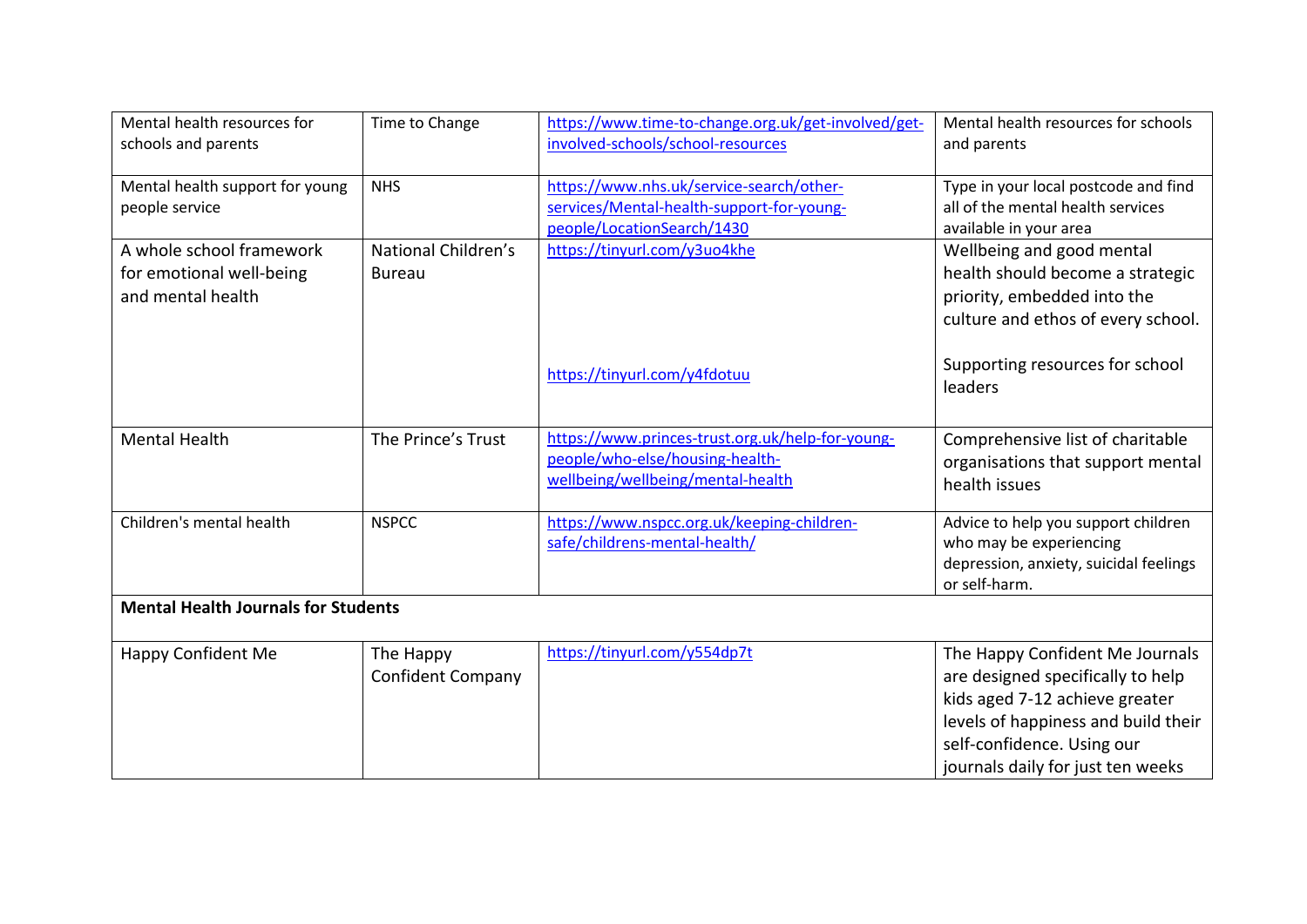| The Happy Self Journal                                                                                                                                                                               | The Happy-Self<br>Journal         | https://happyselfjournal.com/collections/all                                                                                     | A daily journal for children aged 6<br>to 12, based on scientifically<br>proven methods that promote<br>happiness, develop healthy habits<br>for life and nurture enquiring<br>minds. |
|------------------------------------------------------------------------------------------------------------------------------------------------------------------------------------------------------|-----------------------------------|----------------------------------------------------------------------------------------------------------------------------------|---------------------------------------------------------------------------------------------------------------------------------------------------------------------------------------|
| <b>Your Mood Journal</b>                                                                                                                                                                             | Penguin Books                     | https://www.penguin.co.uk/books/319/319096/your-<br>mood-journal/9780241466698.html                                              | This is the perfect toolkit for<br>children looking to explore their<br>emotions and build confidence in<br>communicating their feelings.                                             |
| <b>Mental Health Journals</b><br>Being Me - KS1 & 2<br>Understanding Me - KS2 & 3<br>It's all in the Mind - KS4 & 5<br>Live out Loud - KS3 & 4<br>COVID-19 - My journey<br>walking the path together | <b>Butterfly Print</b>            | https://www.butterflyprint.co.uk/product-<br>category/mental-health/mental-health-journals/                                      | Personal activity books that can<br>be completed week by week<br>individually or as group work                                                                                        |
| Colour Away Your Worries: a<br>calming colouring & drawing<br>book                                                                                                                                   | <b>Hinton House</b><br>Publishers | http://www.hintonpublishers.com/isbn_template.php<br>?isbn=978-1-912112-69-2                                                     | Help young people to reduce<br>stress levels and relax through<br>colouring, doodling & drawing.                                                                                      |
| <b>Reports</b>                                                                                                                                                                                       |                                   |                                                                                                                                  |                                                                                                                                                                                       |
| Life on Hold                                                                                                                                                                                         | The Children's<br>Society         | https://www.childrenssociety.org.uk/what-we-<br>do/resources-and-publications/life-on-hold-childrens-<br>well-being-and-covid-19 | This report looks in depth at the<br>impact of Coronavirus and the<br>associated lockdown on young<br>lives.                                                                          |
| Children in Lockdown                                                                                                                                                                                 | The Childhood Trust               | https://view.publitas.com/the-childhood-<br>trust/children-in-lockdown-the-childhood-trust-<br>report-june-2020/page/1           | The impact of the Coronavirus<br>crisis on disadvantaged and<br>vulnerable children                                                                                                   |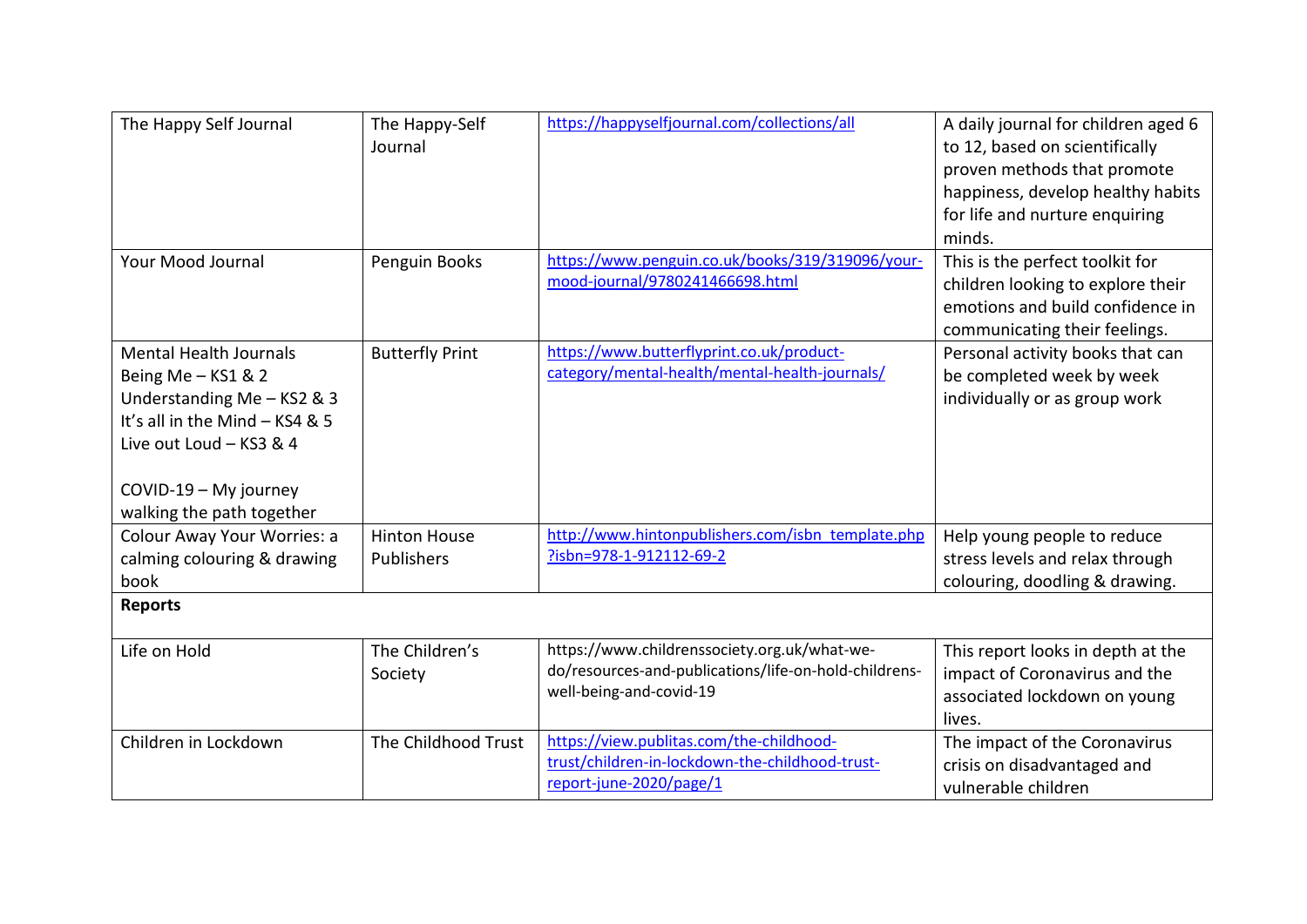| Special Education during<br>Lockdown: Returning to<br>schools and colleges in<br>September | Ask Research<br><b>Nuffield Foundation</b>                                            | https://www.nuffieldfoundation.org/wp-<br>content/uploads/2020/09/Special-schools-during-<br>lockdown.pdf | This study explored how<br>education provision over this time<br>has changed for children and<br>young people with<br>SEND who attend special schools.                                                                                                             |
|--------------------------------------------------------------------------------------------|---------------------------------------------------------------------------------------|-----------------------------------------------------------------------------------------------------------|--------------------------------------------------------------------------------------------------------------------------------------------------------------------------------------------------------------------------------------------------------------------|
| Children in Lockdown: What<br><b>Coronavirus Means for UK</b><br>Children                  | <b>UNICEF</b>                                                                         | https://www.unicef.org.uk/coronavirus-children-in-<br>lockdown/                                           | Children's lives have been turned<br>upside down by coronavirus. For<br>some children, with the right<br>support and resources, the<br>situation will be manageable, but<br>for others the effects of the<br>pandemic will cast a long shadow<br>over their lives. |
| The Good Childhood Report<br>2020                                                          | The Children's<br>Society                                                             | https://www.childrenssociety.org.uk/good-childhood                                                        | Modern life has been chipping<br>away at children's happiness over<br>time. Our Good Childhood Report<br>2020 finds this toxic trend<br>continues.                                                                                                                 |
| Impacts of lockdown on the<br>mental health and wellbeing of<br>children and young people  | <b>Mental Health</b><br>Foundation,<br>Barnardo's and<br>University of<br>Strathclyde | https://www.mentalhealth.org.uk/sites/default/files/<br>MHF%20Scotland%20Impacts%20of%20Lockdown.pdf      | This overview of evidence<br>considers empirical studies of the<br>mental health and wellbeing<br>impacts of lockdown during both<br>the COVID-19 pandemic and<br>during similar health-related<br>disasters in the past                                           |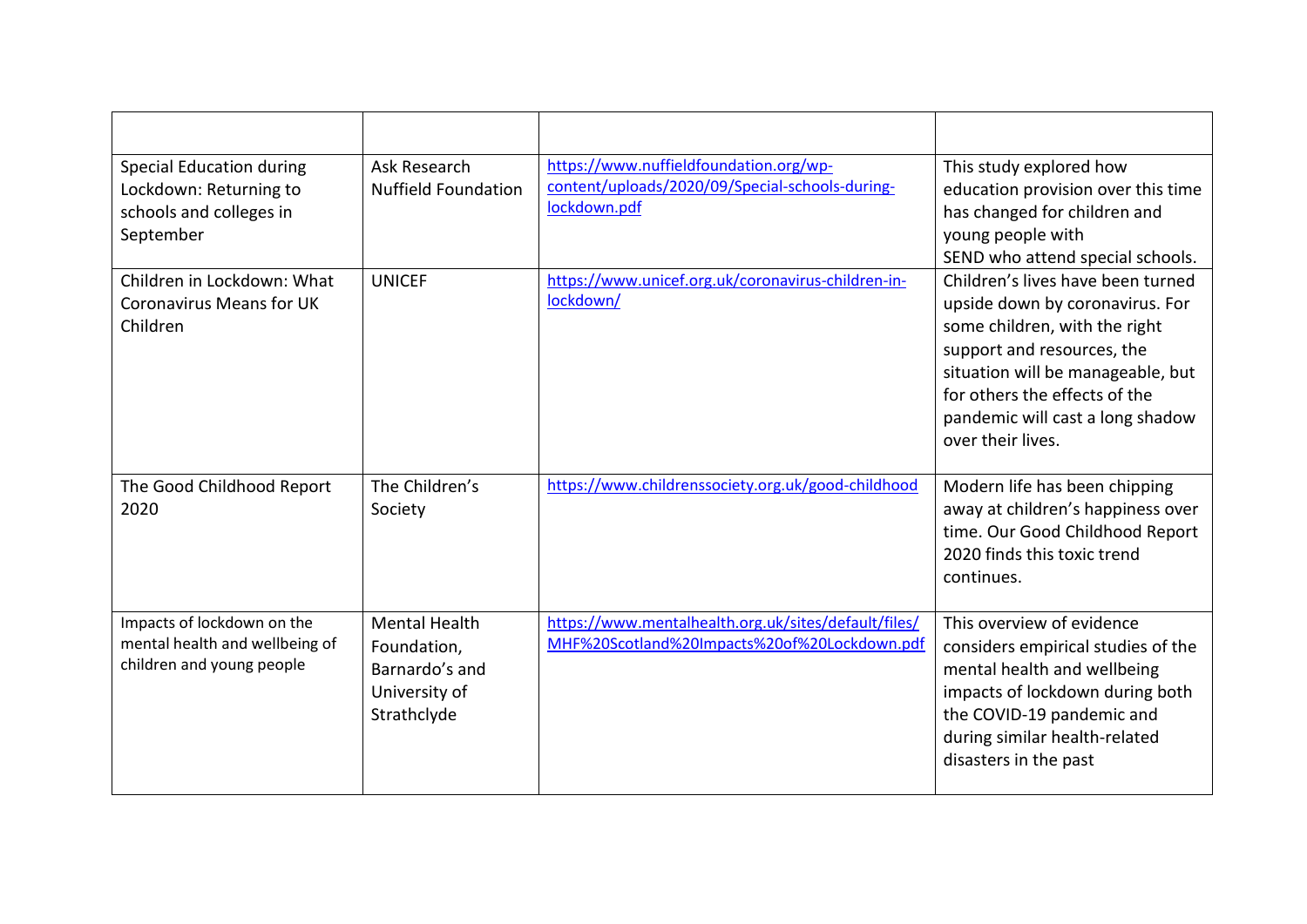| State of the nation 2020: children<br>and young people's wellbeing                                                | Department for<br>Education                                                                                                      | https://tinyurl.com/y2s25sof                                                   | The report draws on published<br>information from a range of<br>government, academic, voluntary,<br>and private sector organisations.                                                                              |
|-------------------------------------------------------------------------------------------------------------------|----------------------------------------------------------------------------------------------------------------------------------|--------------------------------------------------------------------------------|--------------------------------------------------------------------------------------------------------------------------------------------------------------------------------------------------------------------|
| Covid-19 and the nation's mental<br>health: Forecasting needs and<br>risks in the UK:                             | <b>Centre for Mental</b><br>Health                                                                                               | https://tinyurl.com/y6etrzj7                                                   | The impact of the pandemic on<br>children and young people's<br>mental health is greater in areas<br>and communities hardest hit by<br>the virus and by lockdowns.                                                 |
| In Our Own Words<br>A report on how Covid-19 has<br>affected the mental health of the<br>young people we support. | Barnardo's                                                                                                                       | https://www.barnardos.org.uk/mental-health-<br>covid19-in-our-own-words-report | Barnardo's worked with a group<br>of 10 young people to produce a<br>new report Mental Health and<br>Covid-19: In Our Own Words. It<br>brings together insights gathered<br>by young people                        |
| Left stranded: our new report<br>into the impact of coronavirus                                                   | <b>National Autistic</b><br>Societ<br>Ambitious about<br>Autism<br>Autistica<br><b>Scottish Autism</b><br><b>Autism Alliance</b> | https://www.autism.org.uk/what-we-<br>do/news/coronavirus-report               | Our new report highlights the<br>often disproportionate and<br>devastating impact the mental<br>health, wellbeing and education<br>prospects of hundreds of<br>thousands of autistic people and<br>their families. |
| <b>Professional Development Resources</b>                                                                         |                                                                                                                                  |                                                                                |                                                                                                                                                                                                                    |